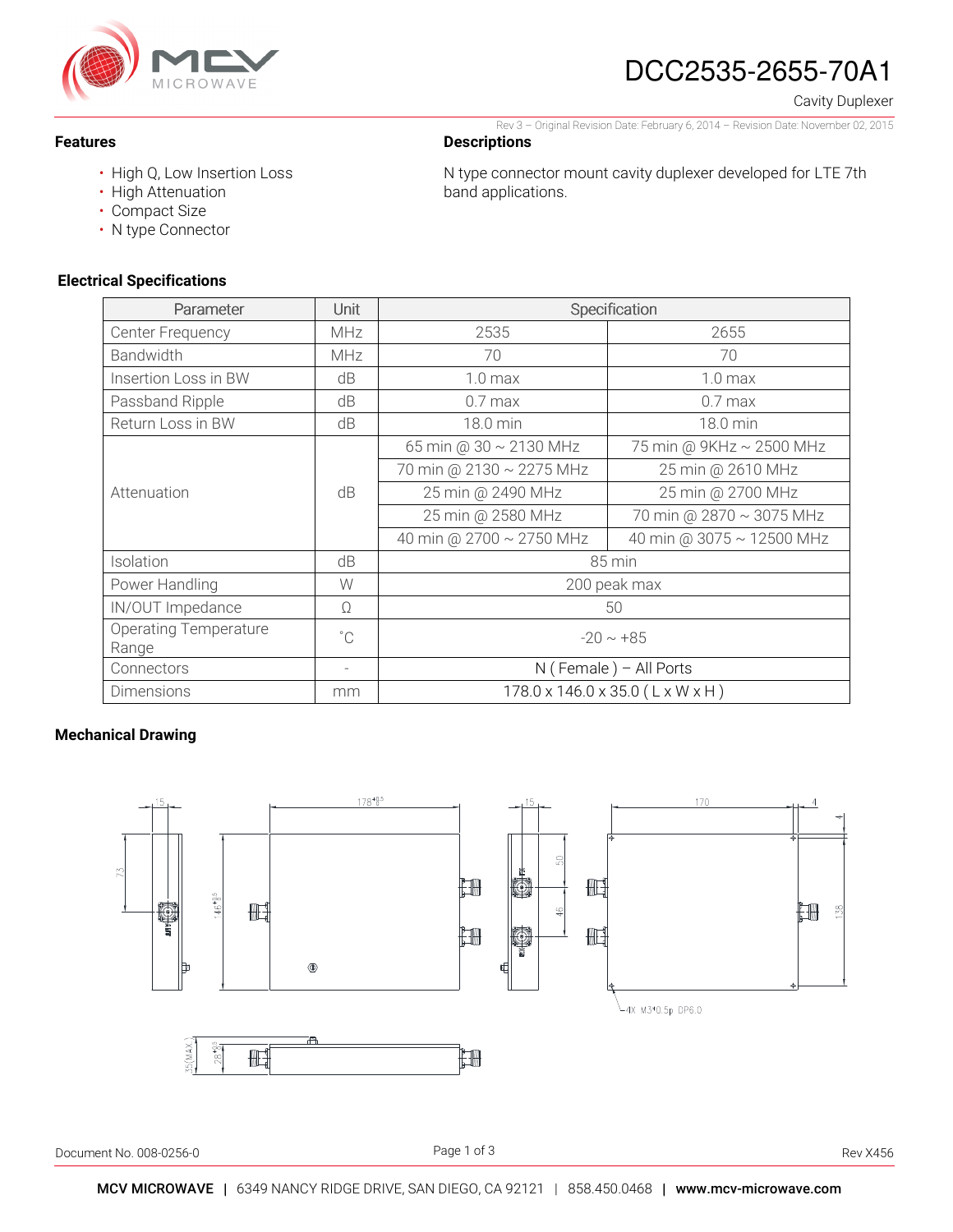

# DCC2535-2655-70A1

Cavity Duplexer

Rev 3 – Original Revision Date: February 6, 2014 – Revision Date: November 02, 2015

#### **Electrical Response**



Document No. 008-0256-0 Rev X456

Page 2 of 3